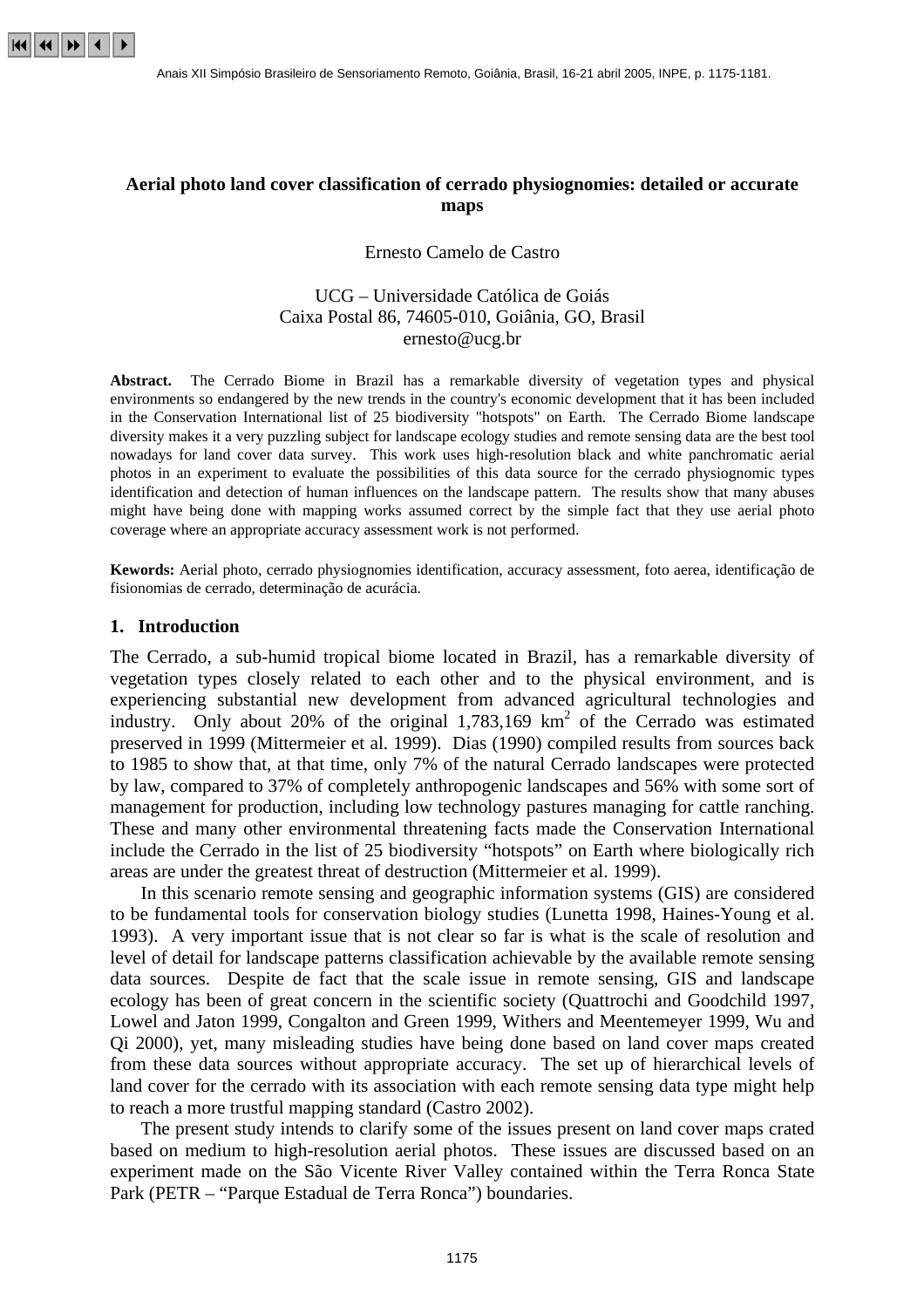# **2. Objectives**

Our main objective is to evaluate the efficiency of the photo interpretation methodology, using advanced geographic information system technology, for the landscape pattern definition of the cerrado. The fundamental question is: how the cerrado's landscape patterns can be characterized through medium to high-resolution panchromatic aerial photography or similar scale remote sensing data. It is important to mention that we are also looking for detection, as much as possible, for low impact human interference in the landscape pattern.

The specific questions addressed during the experiment were:

- How the land cover pattern of the cerrado can be detected at these spatial and spectral scales with the use of on screen digitizing advantages;
- How the accuracy varies with physiognomic levels of details;
- What kind of human influences can be detected at an acceptable level of accuracy;

 This is only the initial work for a more comprehensive study of the applicability of the most common remote sensing data scales for the Cerrado Biome.

# **3. Area of study**

The state law number 10.879 from 1989 created the Terra Ronca State Park (PETR), aiming the preservation of the fauna, flora and water springs of around 57.000 hectares in São Domingos County, State of Goiás, where natural phenomena generated one of the largest speleological complex in Brazil. Another factor that motivated the creation of the park was that the region has one of the last large areas of the Cerrado Biome, where the low level of human impact allows the observance of its characteristic large diversity of physiognomic types.

 However, the region has a relatively old presence of modern human economic activity detected everywhere by subsistence agriculture and ranching activities based on family labor. Therefore, most of the land cover types have some sort of human interference, like the use of the cerrado for cattle grazing, with regular fire setting to favor the more open cerrado physiognomic types that have more dense grass cover.

 The São Vicente River Valley delimited our study area in its upper section where it is contained between the "Serra Geral" and the "Serra do Calcário". The springs from the base of the "Serra Geral" drains this 12,974 ha basin into a cavern on the "Serra do Calcário" base. Although most of it is contained within the PETR boundaries many private properties inside the park were not paid off yet. Therefore, there is still a considerable amount of human impact inside the park boundaries. On the other hand, this area had never had a very intense economic activity. Most of the ranching was based on maintenance of open cerrado areas for pastures with very primitive techniques like the use of fire, which is a sort of cerrado's natural component. On the upper part of the valley, on the top of the "Serra Geral", there is a relatively narrow fringe of area within a different socio-economic development situation. Large properties on a plain where intensive agriculture was developed since the eighties decade cut down most of the natural vegetation to the ground, sometimes with no sign of it within the sight range. Even eucalyptus and pine forestry had been practiced in the region.

 In 1997, an aerial photo coverage was contracted by the Environmental State Agency (AAEG - Agencia Ambiental do Estado de Goiás), to support the studies for the park settlement and management. Surprisingly, the management plan on development nowadays for the park is using Landsat images instead of the photo coverage.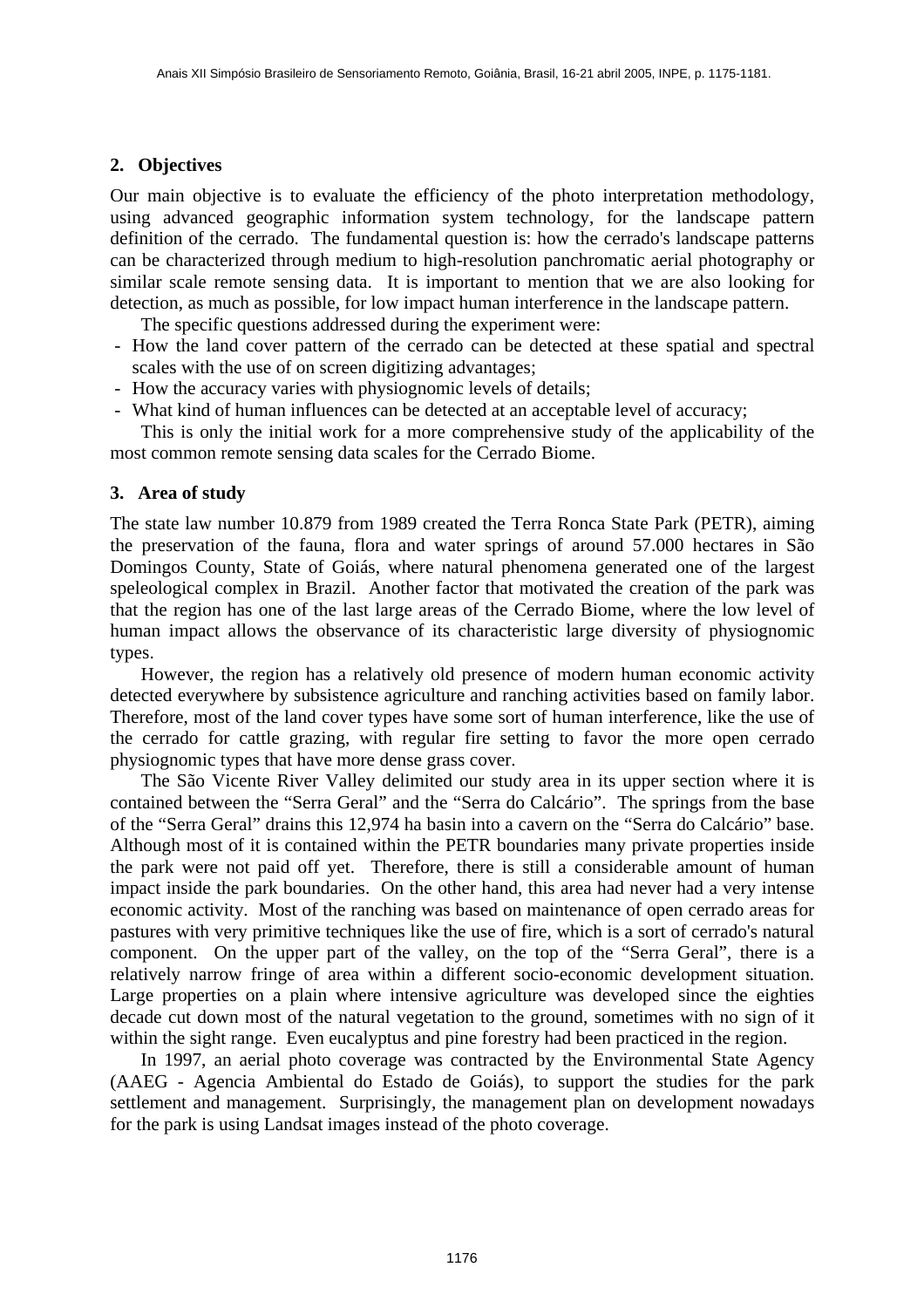## **4. Methodology**

The work started using the black and white panchromatic aerial photo coverage of the PETR performed in 1997 by the Environmental State Agency (AAEG). The original product was on printed copies at roughly 1:10,000 map scale. These photos were scanned at 600 dpi resolution to allow good quality zooming and make easy the process of land cover on screen classification.

 The digital versions of the photos were imported into ERDAS Imagine ver. 8.5 (ERDAS 1999) for geometric correction prior to the interpretation process. Reference points were collected on a 1999 Landsat ETM image. A first order polynomial model with nearest neighbor re-sampling method was used for the geometric correction using at least 9 reference points. The points were located the most scattered as possible on the photo and root mean squared error (RMSE) of the model was never larger then 80 pixels. This was considered very good taking that the photo resolution was around 42 cm the RMS error was never larger then 1 pixel from the reference source.

 After the geo-correction two mosaics were made with the photos inside the São Vicente watershed to facilitate the on screen interpretation. The watershed boundaries were determined with a stereoscopy work on the printed version of the photos. Actually, stereoscopy was also used to help solving doubts during the interpretation process.

 The mosaics were opened on ArcView ver. 3.2 (ESRI, Inc. 1999) where the on-screen interpretation was performed. An average 1:5,000 map scale was kept while digitizing the patches of land cover types. Zooming tools and stereoscopy on the printed copies were used to aid the careful and meticulous work of interpretation.

|            | Original            | <b>Simplified</b>  |
|------------|---------------------|--------------------|
| Natural    |                     |                    |
|            | Gallery forest      | Gallery forest     |
|            | Dry forest          | Dry Forest         |
|            | Cerradão            |                    |
|            | Palmeiral           | Palmeiral / Vereda |
|            | Vereda              |                    |
|            | Cerrado denso       | Cerrado denso      |
|            | Cerrado típico      | Cerrado típico     |
|            | Cerrado ralo        | Cerrado ralo       |
|            | Cerrado rupestre    | Cerrado rupestre   |
|            | Campo rupestre      |                    |
|            | Campo sujo seco     | Campo sujo         |
|            | Campo sujo húmido   |                    |
|            | Campo de murunduns  |                    |
|            | Campo limpo seco    | Campo limpo        |
|            | Campo limpo húmido  |                    |
|            | Rivers              |                    |
| Human made | Housing             | Anthropogenic      |
|            | <b>Roads</b>        |                    |
|            | Ranching management |                    |
|            | Water dams          |                    |
|            | Other human made    |                    |
|            | Intensive pasture   | Pastures           |
|            | Extensive pasture   |                    |
|            | Agriculture         | Agriculture        |
|            | Small crops         |                    |
|            | Resting ag. areas   | Resting ag. areas  |

**Table 1** – Land cover classes.

 The original 26 land cover classes used for the interpretation were divided into 10 human made classes and 16 "natural" classes (**Table 1**). What I mean for "natural" classes, are actually classes with nondetectable human interferences. Nondetectable human interferences are those that the extent of the human interference cannot be easily determined only by looking to the vegetation physiognomy as explained in the study area section above.

 Before the accuracy assessment work the land cover map created with the aerial photo interpretation was simplified to better achieve our main objective, which is related to the land cover types of importance for landscape pattern analysis of the cerrado. Therefore, from the natural classes, "rivers" were masked out for not being a vegetation type of class. During the interpretation process I realized that there was too much uncertainty on some classes that were right away merged and considered not clearly identifiable with this kind of remote sensing data source. This action brought down the number of natural classes to 9. The original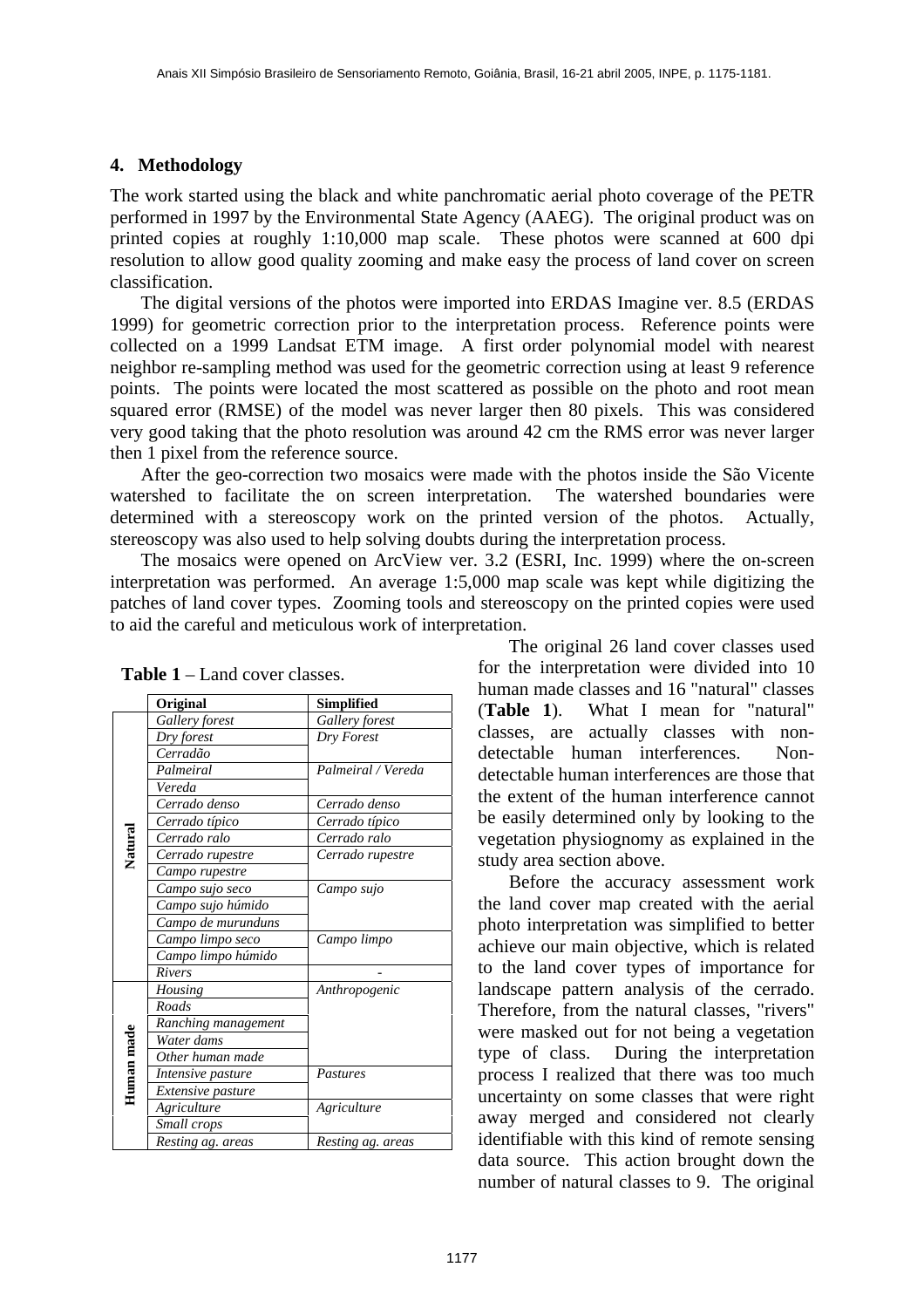10 human related classes were also simplified to 4 classes of really different types of land cover with different kind of impact to the cerrado ecosystem (**Table 1**).

 The resolution of the 1:10,000 original source can be considered 0.5 mm of map measurement (Goodchild 1993). That would give us a 5 m aerial photo resolution. However, with the digitizing process used, where the photos were scanned at a 600 dpi resolution, and zooming in to 1:2,500 scale during the interpretation, we could say that our resolution was increased to 1.25 m. Lunetta (1998) considers that the spatial resolution of the remote sensed data needs to be at least one order of magnitude greater than the minimum mapping unit. Considering that a 1.6  $m^2$  does not define a land cover type I assumed the Goodchild's 5 m resolution was more than one order of magnitude greater than any land cover patch mapped. Hence, I took the interpretation process actual resolution as a factor of accuracy improvement.

 The random points for verification were generated with ERDAS Imagine ver. 8.5. A 5 m pixel resolution image was generated from the land cover map created from the aerial photo interpretation. A multinomial distribution method as described by Congalton and Green (1999, pg.18) was used to calculate the recommended number of points for each class, resulting on 2591 points.

 The points were scanned thru, overlaid on the photos, for assessment of those with clear classification to reduce the number of points that needs to be checked in the field. Three fieldwork trips were programmed also to optimize the use of the network of roads and tracks and reach as good as possible, one point on each polygon of the land cover map and check at least 75 points from each class. Finally 1288 points were checked for accuracy in 21 days of fieldwork. The points were found using a global positioning system (GPS Garmin<sup>®</sup> eTrex Vista).

## **5. Results**

The first result of the accuracy assessment was an overall accuracy of  $77\%$  with Khat = 0.73,  $Z = 52.5$ . That is way bellow the "85% cutoff level between acceptable and unacceptable result" (Congalton and Green 1999). Users' accuracies were good (above 85%) only for dry forest, palmeiral, campo limpo, agriculture and resting agriculture classes. That was not what was expected after the above described thorough work of interpretation.

 Analyzing the data and the processes some experiments were performed to bring this result to a wider acceptable level of accuracy. I used a simple hierarchical scaling strategy (Wu 1999) to identify patch types to be combined and simplify my map and evaluate the accuracy improvement. The steps for simplification were chosen based on the classes' similarities taken from their participation on each other in the error matrix and the qualitative justification for their misclassification as explained bellow.

 Taking into consideration that pastures in this region are kept in a physiognomic state very similar to "cerrado ralo" and that it presented the lowest users accuracy (36%) in the error matrix, all pastures polygons were reclassified into "cerrado ralo". This procedure improved the overall accuracy to 79%, with Khat =  $0.76$ ,  $Z = 58.6$ .

 "Cerrado típico" and "cerrado denso" were the next class chosen for combination, first because they had both users and producers low accuracies. Also, because those low accuracies can be easily explained. I used Ribeiro and Walter's (1998) definitions for those classes and the boundaries between the two are really confusing. They define "cerrado denso" as a cerrado physiognomy with 50% to 70% canopy cover of arboreal species from 5 to 8 meters tall and "cerrado típico", 20% to 50% canopy cover of arboreal species 3 to 6 meters tall. Not even high-resolution aerial photos are suitable to tell apart the height differences used as boundaries for those definitions. Moreover, Nature do not play the game by human defined rules and insist in mixing very well trees from many statures together in the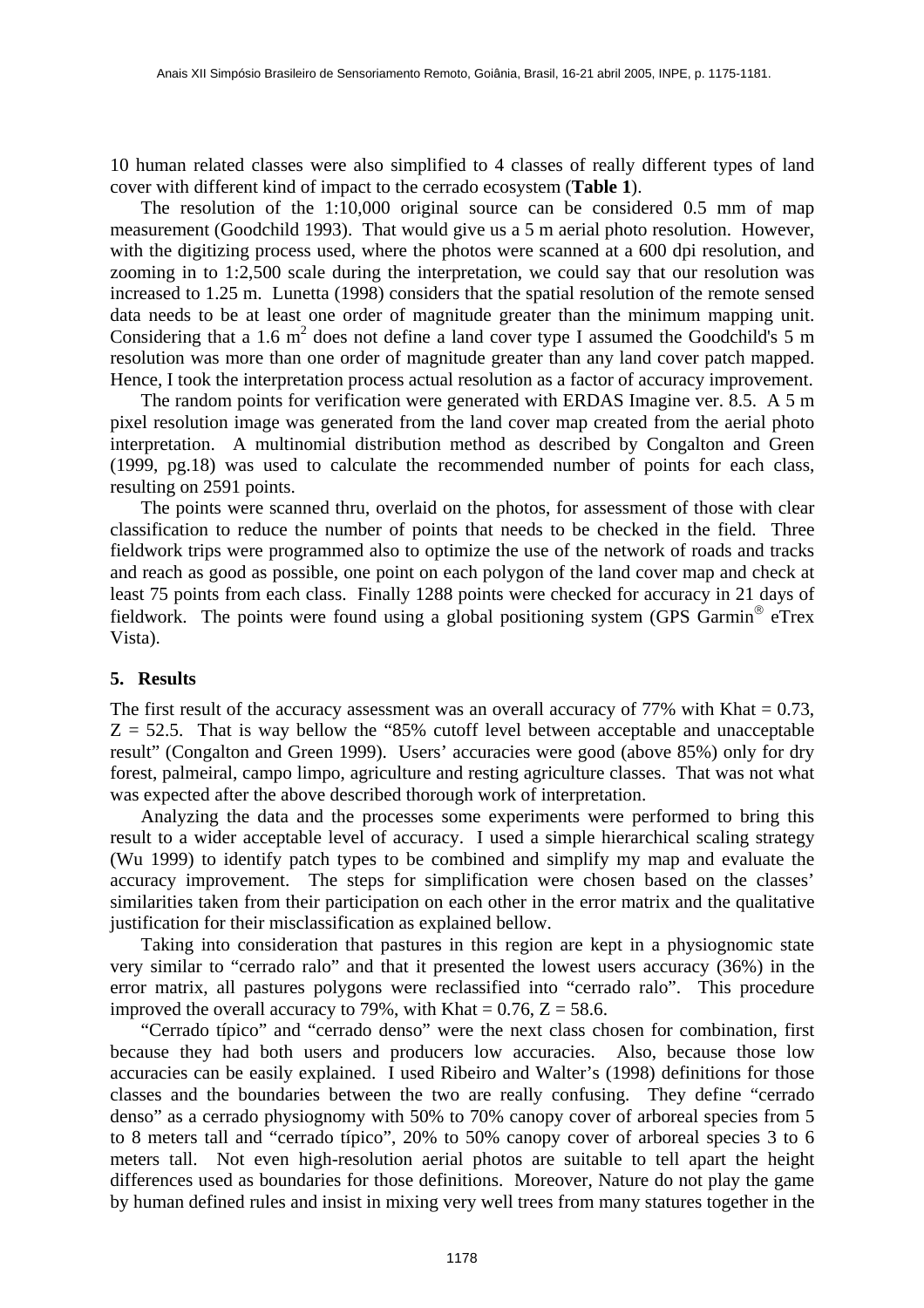cerrado, even more when canopy cover is not very dense. The overall accuracy improved to 83%, with khat =  $0.79$ ,  $Z = 63.1$ , after the combination of those two classes.

 That could be considered an almost reasonable overall accuracy. I was able to reach 85%  $(khat = 0.81, Z = 65.8)$  accuracy, combining classes like resting agriculture with "cerrado ralo" and "campo sujo" with "campo limpo" (**Figure 1**). However, the question at that point is more related to the objective of the land cover mapping than to improve the accuracy in two percentage points.



**Figure 1** – Best overall accuracy after class combinations.

#### **6. Discussion**

The use of remote sensing sources for land cover mapping is becoming a very common use. However, not much attention is given to the accuracy of those maps. As mentioned before, the AAEG technicians, who had the photo coverage preferred to use a land cover map created from a Landsat image for the management plan for the park.

 After the high impact human activities like the agro-forestry developed in the region, I was expecting to be able to have at least pastures accurately mapped and account for this minimum of human interference in the landscape pattern of this region. Surprisingly, it was the first class in need to be merged for a considerable improvement in the accuracy of the interpretation. I believe that this is not necessarily the case for other cerrado regions where more advanced technology ranching practices are dominant, where exotic more productive grass species are planted, soil acidity corrected and recurrent cerrado plants are effectively controlled. As mentioned before, in our area of study the ranching economic activity is still very primitive. It is practiced with native grass species maintenance and other cerrado plant control done predominantly with the use of regular fire setting.

 I believe also that this low technology ranching economy plays an important role in making it more difficult to separate "cerrado típico" and "cerrado denso" in this region. Some conservation experiments in preserved areas of cerrado have shown that when there are soil conditions for dense vegetation cerrado development, if the area is kept protected from fire recurrence, the more open types of cerrado vegetation give place to denser higher canopy cover. These observations confirm published theories about fire importance in the cerrado physiognomies distribution (Ribeiro and Walter 1998, Coutinho 1992, Eiten 1990).

 In the introductory section of this paper some numbers were provided from previous studies looking for the evaluation of the Cerrado conservation stage. Those evaluations were made for the entire biome and most certainly did not use aerial photo interpretation to reach those numbers. We have just seen with the present experiment that not even the most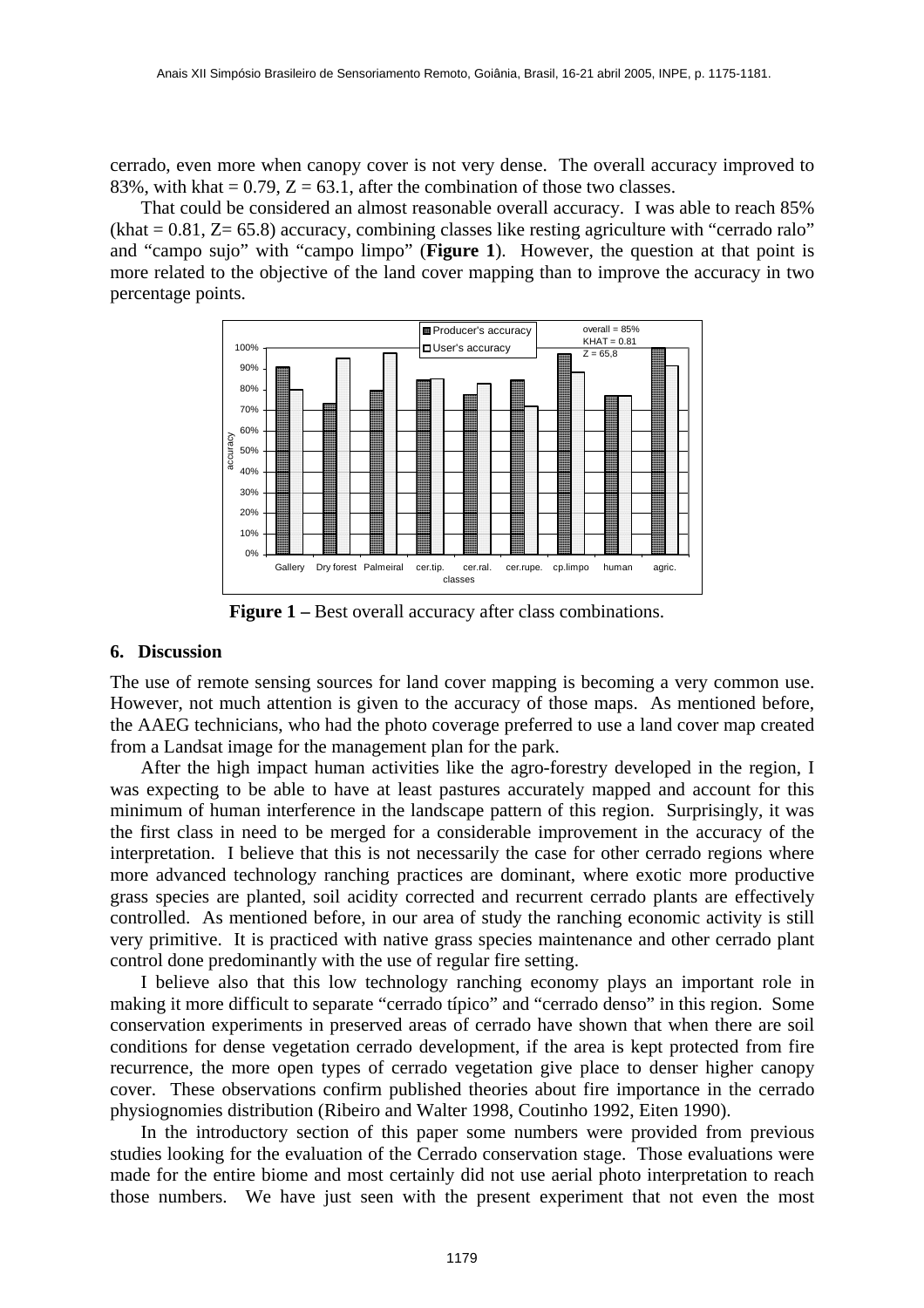common kind of pastures can be separated from natural open cerrado physiognomies with reasonable accuracy. Therefore, how could we have an actual view of the impact that modern human activities are making to the cerrado environment.

 My interest in landscape ecology of the cerrado is to understand the relevance of its complex landscape pattern on its most important processes. However, exactly because of this ecosystem landscape complexity, with its wide range of physiognomic forms, which masks out much of the exogenous interferences, we have to be more careful with conclusions taken from studies of the cerrado landscape pattern.

 A land cover map with 26 classes could be produced with this methodology where the best of advanced technology and careful meticulous one-man interpretation was used with a lot of work hours. That could convince most of the managers and decision makers. Our analysis showed however that a map with reasonable overall accuracy produced from this aerial photo interpretation could only have about 10 classes. The best accuracy result was on agriculture related areas (**Figure 1**). Without this class, not even the 85% threshold would have been reached as overall accuracy. Hence, is this data worth work with for landscape pattern analysis of the cerrado physiognomies? That is our next step. I will evaluate the effect of the hierarchical level change of this data onto the landscape indices of the study area.

## **7. Acknowledgements**

This project was accomplished with supports from WWF - Brasil and Ford Foundation through the program "Natureza e Sociedade" (BRZ NT 432/2001) and from Universidade Católica de Goiás (res.# 645). I also thanks the Agencia Ambiental do Estado de Goiás for providing the aerial photos and access to the Terra Ronca State Park infrastructure.

#### **8. References**

Castro, E. C. Human influence detection at different landcover hierarchical levels on the Cerrado Biome. In: 17<sup>th</sup> Annual Symposium of the International Association of Landscape Ecology – IALE United States Regional Chapter. Landscapes in Transition: cultural drivers and natural constraints, 2002, Lincoln, NE. **Proceedings**… Lincoln: US-IALE, 2002, p. 81-82. URL: < http://www.calmit.unl.edu/usiale2002/>

Congalton, R. G. and Green, K. **Assessing the Accuracy of Remotely Sensed Data: principles and practices**. Boca Raton, FL.: Lewis Publishers. 1999. 137 p.

Coutinho, L. M. O cerrado e a ecologia do fogo. **Ciência Hoje**, p. 130-138, maio, 1992. Volume especial Eco-Brasil.

Dias, B. F. S. Conservação da Natureza no Cerrado Brasileiro. In: Pinto, M. N. (org.). **Cerrado: caracterização, ocupação e perspectivas**. p. 583-640, Brasília: Editora Universidade de Brasília, 1990.

Eiten, G. Vegetação do Cerrado. In: Pinto, M. N. (org.). **Cerrado: caracterização, ocupação e perspectivas**. p. 583-640, Brasília: Editora Universidade de Brasília, 1990.

ERDAS, Inc. **ERDAS Imagine v.8.4**, Atlanta, GE: ERDAS, Inc., 1999.

ESRI, Inc. **ArcView 8.3.**, Redlands, CA: Environmental Systems Research Institute, Inc., 1999.

Goodchild, M. F. Data models and data quality: problems and prospects. In: Goodchild, M. F., Parks, B. O. and Steyaert, L. T. (editors). **Environmental modeling with GIS***,* New York, NY: Oxford University Press, 1993.

Lunetta, R. S. Applications, project formulations, and analytical approach. In: Lunetta, R. S. and Elvidge, C. D. (ed.). **Remote Sensing Change Detection: environmental monitoring methods and applications**, Chelsea, MI: Ann Arbor Press, 1998.

Lowel, K. and Jaton, A. **Spatial accuracy assessment: land information uncertainty in natural resources**. Chelsea, MI: Sleeping Bear Press, Inc, 1999.

Mittermeier, R. A.; Myers, N.; Gil, P. R. and Mittermeier, C. **Hotspots: earth's biologically richest and most endangered terrestrial ecoregions**. Mexico City: Conservation International, 1999.